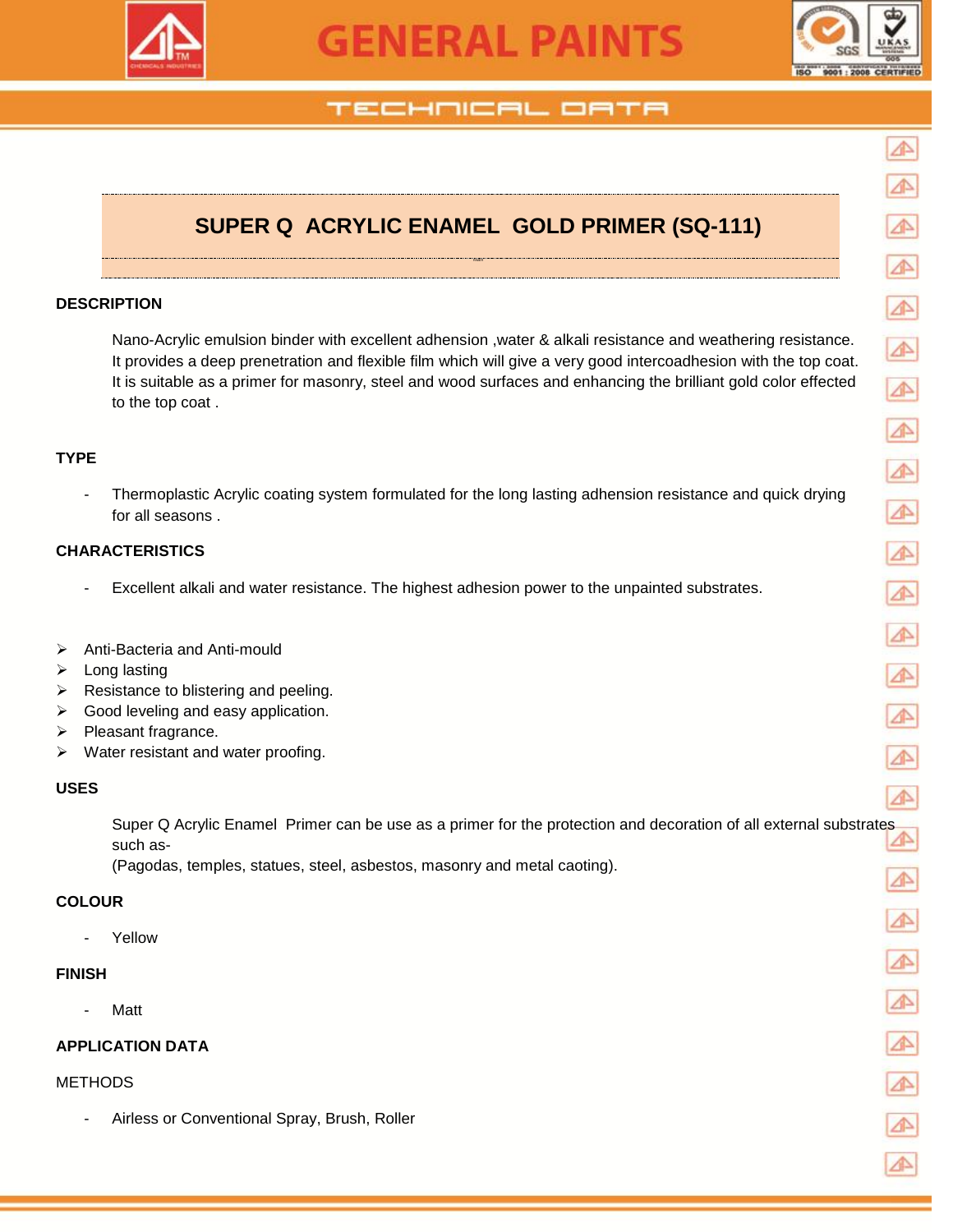



⚠

 $\blacktriangle$ 

 $\blacktriangle$ 

 $\blacktriangle$ 

⚠

⚠

⚠

 $\triangle$ 

⚠

⚠

 $\blacktriangle$ 

⚠

⚠

 $\blacktriangle$ 

 $\blacktriangle$ 

### TECHNICAL ORTA

#### **DILUTION**

Use Clean water

 For brush 10-15% by Volume (Dilution is to improve the workability) For spray 100-150% by Volume (Dilution is to improve the workability)

#### SPREADING RATE

- 44 – 51 sq.M per US,Gal

#### Dry Film Thickness

- 30-35 microns

#### **SURFACE PREPARATION**

#### **New Surface**

| Masonry & Concrete | : Surface must be dry, clean & free of dirt, dust, grease or wax. Concret must be full cured and  |   |
|--------------------|---------------------------------------------------------------------------------------------------|---|
|                    | left over 30 days before painting.                                                                |   |
| Steel & Metal      | : Surface must be dry, clean & free of dirt, grease or wax. For Brass, Stainless steel, Aluminum, |   |
|                    | Galvanize or Alloy metal surfaces.                                                                |   |
| <b>Old Surface</b> |                                                                                                   |   |
| Masonry & Concrete | : Mechanical sand off old paint, remove un-desirable & poor adhering to the surface by proper     | ⚠ |
|                    | wire brush and paper.                                                                             |   |
| Steel & Metal      | : Surface must be dry, clean & free of dirt, dust, grease or wax. Remove all rust. Old paint with | ⚠ |
|                    | Mechanical wire brush & clean with thinner before cleaning.                                       |   |
| DRYING TIME        |                                                                                                   |   |

- Touch Dry (20-30 minutes) (at 25 um Dry Film thickness)
- Hard Dry (4-6 hour) (at 25 um Dry Film thickness)

#### OVERCOATING TIME

- 2-4 hrs (Depends on the surrounding temperature )

#### NUMBER OF COATS

- Recommended 2-3 Coat for maximum film protection .

#### CLEANING

- Lean all equipment immediately with water after use.